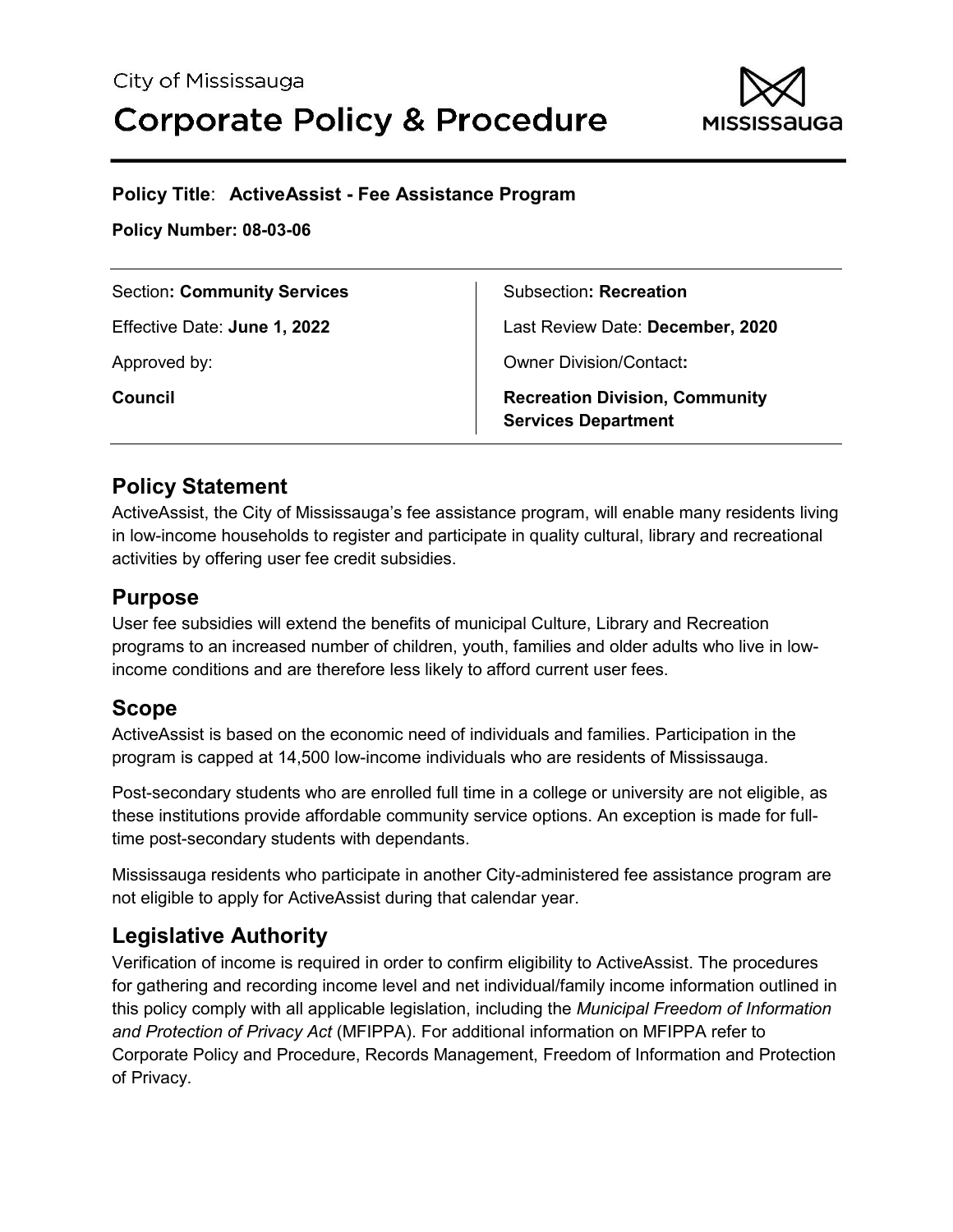The City of Mississauga, as authorized by the *Municipal Act, 2001*, establishes an annual bylaw to impose, waive, reduce or otherwise vary a recreation program fee or charge.

## **Definitions**

For the purposes of this policy:

"Family" means the applicant, his/her spouse or common-law partner and all legal dependants.

"Family Net Income", as defined by the Canada Revenue Agency (CRA), means the total of the applicant's net income and their spouse's or common law partner's net income.

"Low Income Cut-Off (LICO)" means a measure of poverty calculated by Statistics Canada using an annual survey of incomes and defines a set of **after tax (net) income** levels below which individuals are considered to be living under the poverty line. Cut-off levels vary with the number of family members and are adjusted periodically for inflation.

"Membership" means all recreational memberships/passes, such as, but not limited to, fitness, swimming and skating. Memberships are for the exclusive use of the member, are limited to a fixed term and have a specific expiry date. Personal training and multi-visits are excluded.

### **Administration**

ActiveAssist is administered by the Community Services Department, Recreation Division, via the Customer Service Centre ("CSC"). All ActiveAssist credit subsidies will be tracked using a registration software system. Recreation staff will undertake compliance auditing and produce ongoing reports to ensure strict management of the program. Significant changes cannot be made to the program cap or eligibility requirements without Council approval.

## **Overview of Program**

ActiveAssist is a municipally supported financial assistance program available to those with incomes below LICO levels. The most recent LICO rates available at the time of registration will be used to determine eligibility. The Manager, Sport Development & CSC or their designate will be responsible to monitor Statistics Canada LICO adjustments and communicate them to staff, including clear effective dates.

Community Services staff will collaborate with community agencies and stakeholders, who will promote ActiveAssist to residents who have been identified as low-income. Information will also be available to residents of Mississauga in a variety of Community Service marketing material

### **Enrolment**

Participants in the program will be accepted on a first-come, first-served basis. Each eligible ActiveAssist participant will be enrolled for a period of one year and receive an annual subsidy of \$275, in the form of an account credit, that can be applied to Mississauga Culture, Library and Recreation registered paid programs and/or non-transferable Memberships. ActiveAssist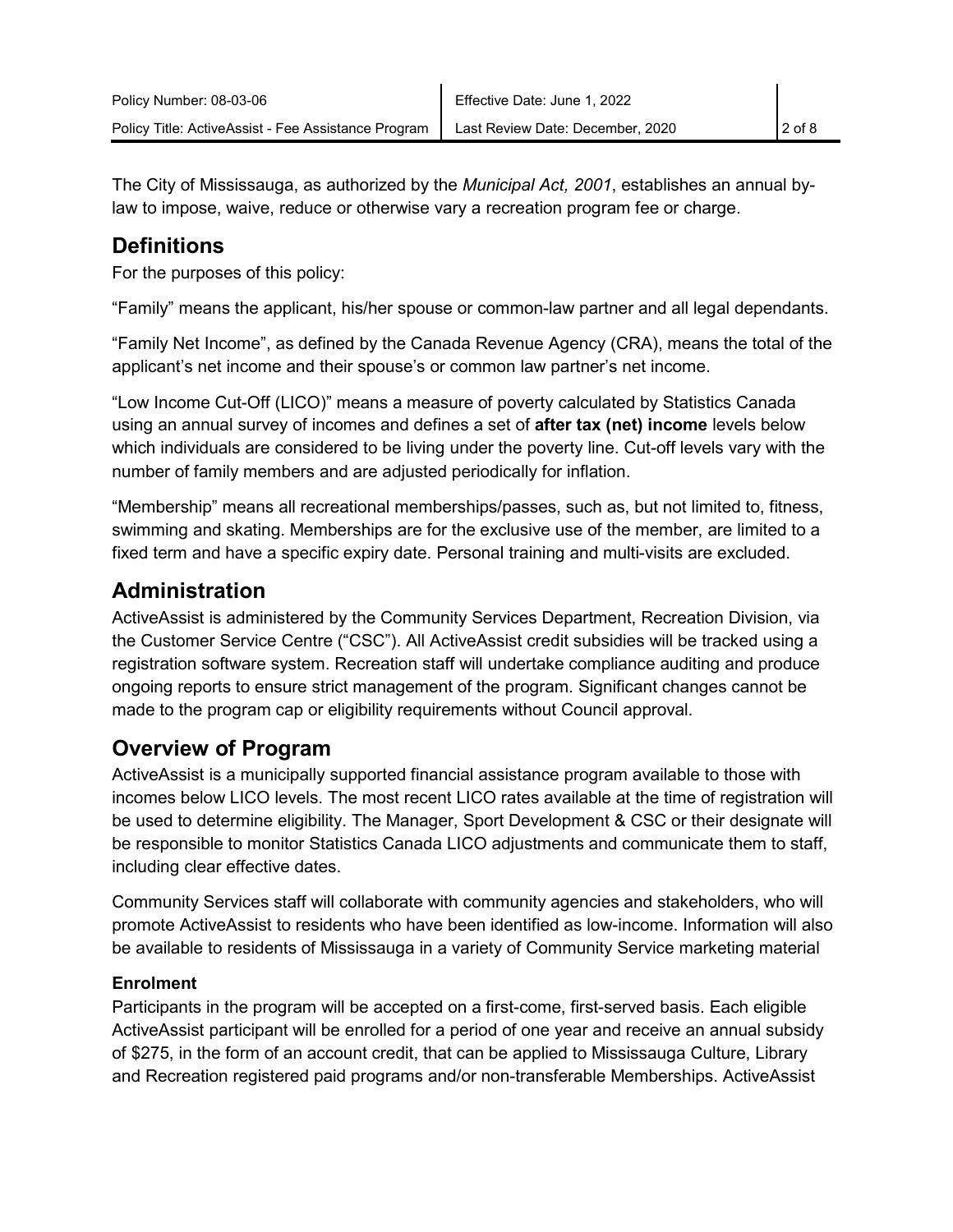participants have the option to either use their credit subsidy to cover the full program cost or to pay a portion themselves, using an accepted payment method.

ActiveAssist credits cannot be transferred to another person. All conditions related to programs, including: transfers, Membership changes, withdrawals and missed classes as outlined in Corporate Policy and Procedure - Fees and Other Revenues - Administration of Program and Membership Fees, will apply to ActiveAssist registrants, with the exception of administration fees.

Registrations will be ongoing throughout the year. The first day of each customer's twelve month enrolment period will be the date their subsidy is activated.

ActiveAssist participants are responsible to apply annually and must continue to meet all eligibility criteria. Applications for the next year may be made thirty calendar days prior to the end of their current enrolment period.

If the maximum number of ActiveAssist customers has been reached, applicant(s) will be put on a waitlist, as outlined in the ActiveAssist Waitlist section of this policy.

#### **Unused Credit**

The following applies to unused credits:

- Any full account credits that have not been accessed six months after the customer's enrolment date are automatically removed by the registration software system
- Any partial account credits remaining twelve months after the customer's enrolment date are automatically removed by the registration software system, and
- Credits cannot be carried over to the following year, transferred to another individual or family member or redeemed for cash. If the remaining credit is not sufficient to cover the full cost of a program the participant may opt to pay the balance using any accepted means of payment

Credits can be applied to any active registration program, even if the start date is past the individual's year end date. For example, the customer's activation date is July 15, 2020, with an expiry date of July 14, 2021. The customer may choose to enrol in April, 2021 for a program that starts in August, 2021.

Credits can be used to purchase a Recreation Membership, providing the start date is before the ActiveAssist expiry date, or to extend an existing Recreation Membership.

In the event that an Active Assist participant has registered in a program that is cancelled by the City after the participant's ActiveAssist enrolment period has expired, the customer may be transferred to another program in the same session by the CSC.

## **Criteria**

This program is available to Mississauga residents applying as: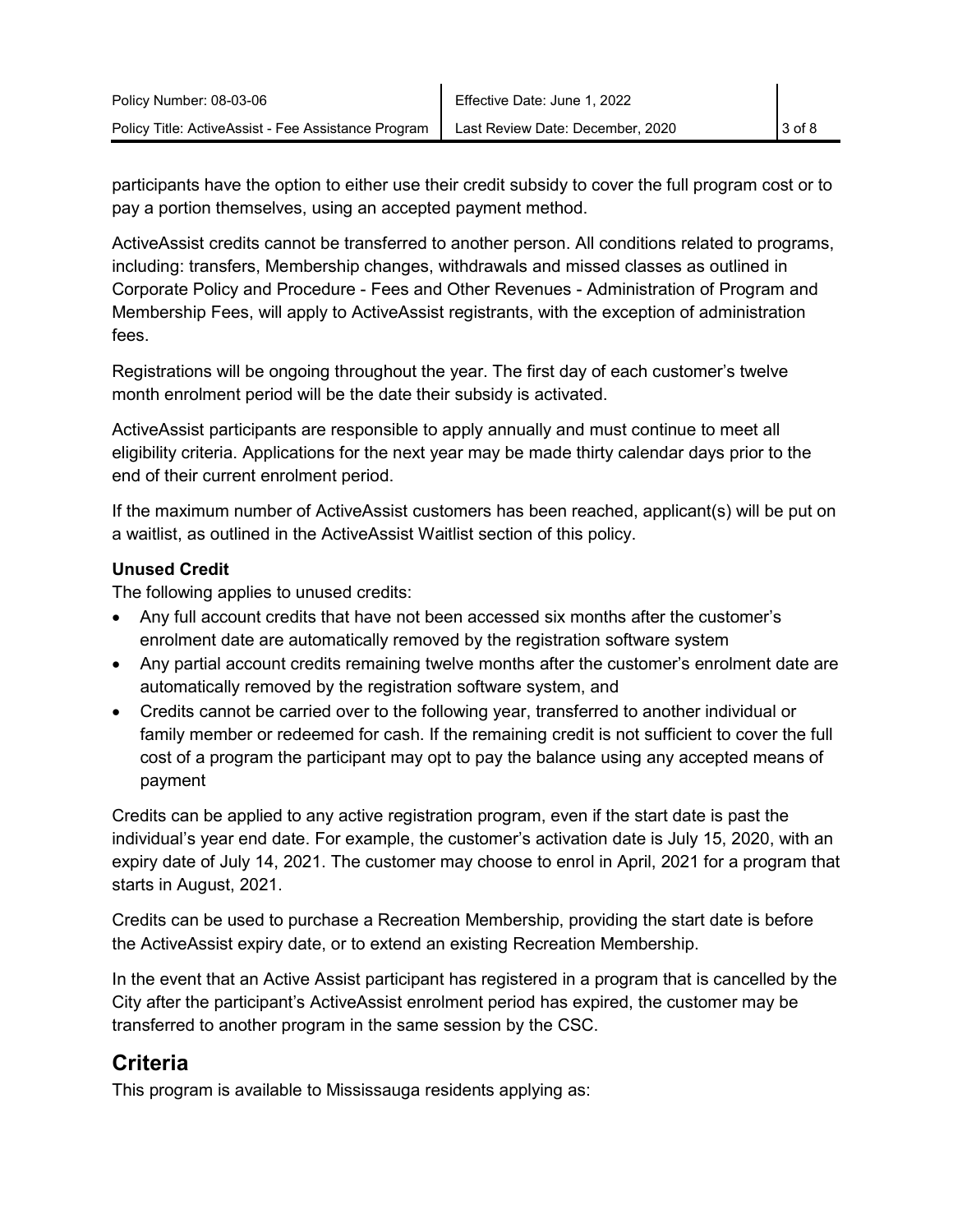- a. An individual or family without dependants under the age of 18:
	- Documentation to show net individual/combined family income below the [Low Income](https://www150.statcan.gc.ca/n1/pub/75f0002m/2012002/lico-sfr-eng.htm)  [Cut Off amounts](https://www150.statcan.gc.ca/n1/pub/75f0002m/2012002/lico-sfr-eng.htm) (LICO Statistics Canada) must be provided
	- Supporting documentation should reflect the net income for both individuals; show a combined net income; or prequalify with programs such as Ontario Works or the Ontario Drug/Dental/Disability Support Program. One or more of the following documents must be included:
		- 1. Canada Revenue Agency (CRA) Notice of Assessment(s) T451\*
		- 2. Ontario Works monthly statement\*\*
		- 3. Ontario Disability Support Program monthly statement\*\*
		- 4. Goods & Services/Harmonized Sales Tax Credit Notice\*\*\*

\* separate documents must be included for each person listed on the application

\*\*all persons listed on the application must be listed on the supporting documentation

\*\*\*can only be used for those applying as an individual or family with dependants

- b. A family with dependants under the age of 18:
	- Documentation to show combined net family income below the Low Income Cut Off amounts (LICO Statistics Canada) and indicating dependants (i.e. Canada Child Benefits forms) must be provided
	- Supporting documentation should reflect the combined net income for the family, applicant's marital status and all dependants, or; prequalify with programs such as Ontario Works or the Ontario Drug/Dental/Disability Support Program. One or more of the following documents must be included\*:
		- 1. Canada Child Benefit Notice
		- 2. Goods & Services/Harmonized Sales Tax Credit Notice\*\*\*
		- 3. Ontario Drug/Dental Benefit Eligibility Card with valid Healthy Smiles Card for each dependant
		- 4. Ontario Disability Support Program monthly statement with Drug Benefit Eligibility Card\*\*

\*separate documents must be included for each person listed on the application

\*\*all persons listed on the application must be listed on the supporting documentation

\*\*\*can only be used for those applying as an individual or family with dependants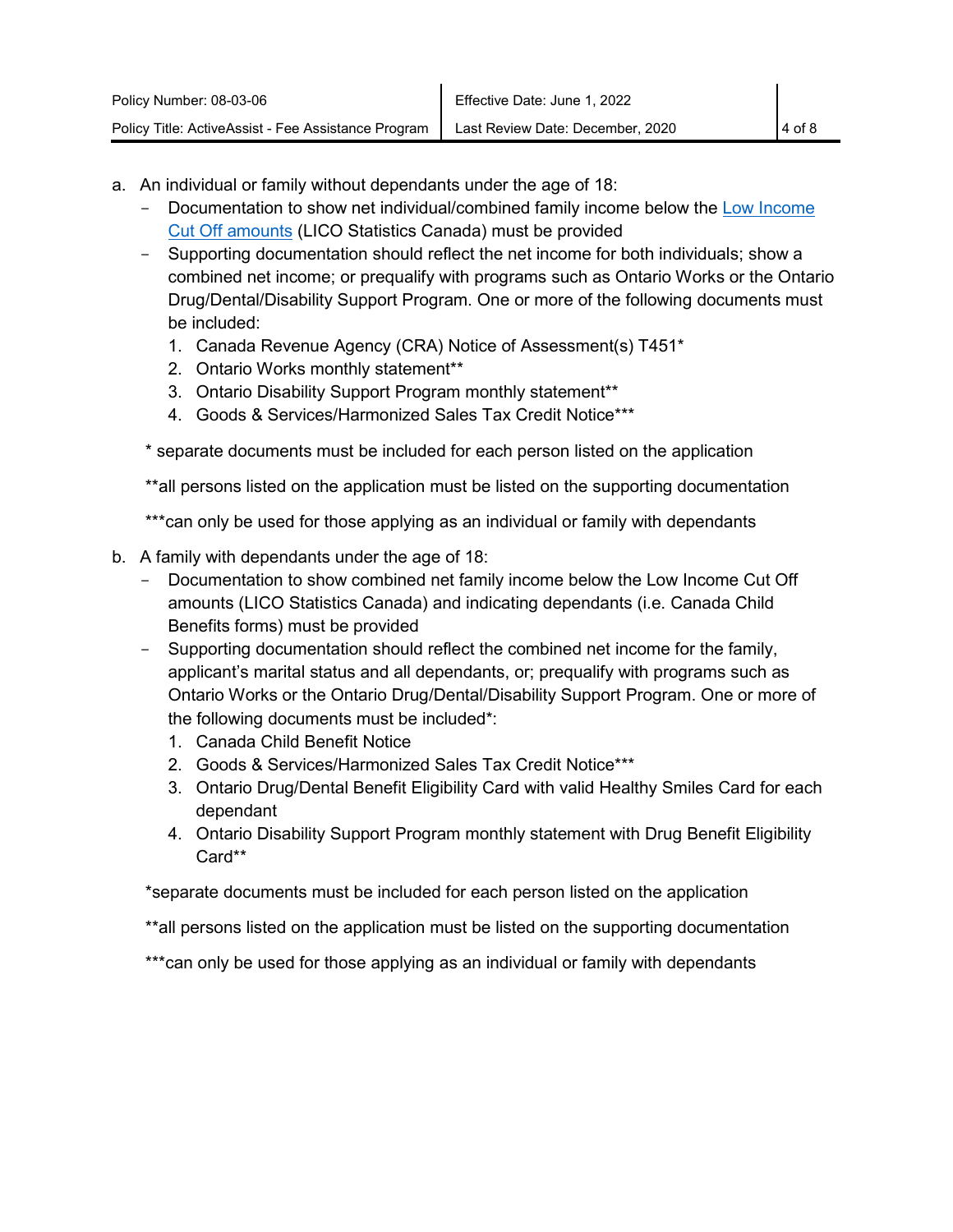- c. Refugees and qualifying newcomers to Canada residing in Mississauga are eligible to apply for ActiveAssist within the first year of receiving documentation indicating immigration status (income is not a requirement):
	- Confirmation of Permanent Residency (issued within one year), or
	- Refugee Protection Claimant Document (issued within one year), or
	- A document issued under a special program of the IRC (Immigration, Refugees and Citizenship Canada) such as a visa issued under CUAET (Canada-Ukraine Authorization for Emergency Travel)

Immigration documentation is required for each member of the family. Dependants under the age of 18 cannot apply as individuals. A parent or legal guardian must complete an application on their behalf.

Applicants will be required to confirm residency by providing a bank statement or lease/ rental agreement or a letter from a host family, as applicable.

# **Exceptions**

The following exceptions may apply:

- Emancipated youth under the age of 18 may apply as individuals
- Children and youth (under the age of 18) with disabilities who do not meet the ActiveAssist program criteria may be approved if it is determined by the City that a qualified support worker is required in order to participate in the requested City program(s). Requests for this exception coming through the CSC will be directed to the applicable designate in the appropriate division within the Community Services Department for consideration.
- Children in the care of Peel Children's Aid: the City authorizes designated Peel Children's Aid staff to complete ActiveAssist applications and verify documents for children under their guardianship. Peel Children's Aid staff will scan and forward the application and supporting documentation electronically to the CSC for consideration.
- The applicable Divisional Director (or their designate), after careful consideration of the circumstances and in consultation with applicable staff, may make additional exceptions to the ActiveAssist criteria on a case by case basis to accommodate individual requests.

# **Excluded Programs**

Programs and services that are ineligible for ActiveAssist due to higher program delivery costs or inability to register via the central registration system include:

- Box office tickets at Living Arts Centre (LAC), Meadowvale Theatre or Paramount Fine Foods Centre
- Glass and woodworking registration and fees (Culture Programs)
- School education programs
- Green Fees and golf programs at BraeBen Golf Course and Lakeview Golf Course
- Marina slip reservations (Port Credit Village Marina and Lakefront Promenade)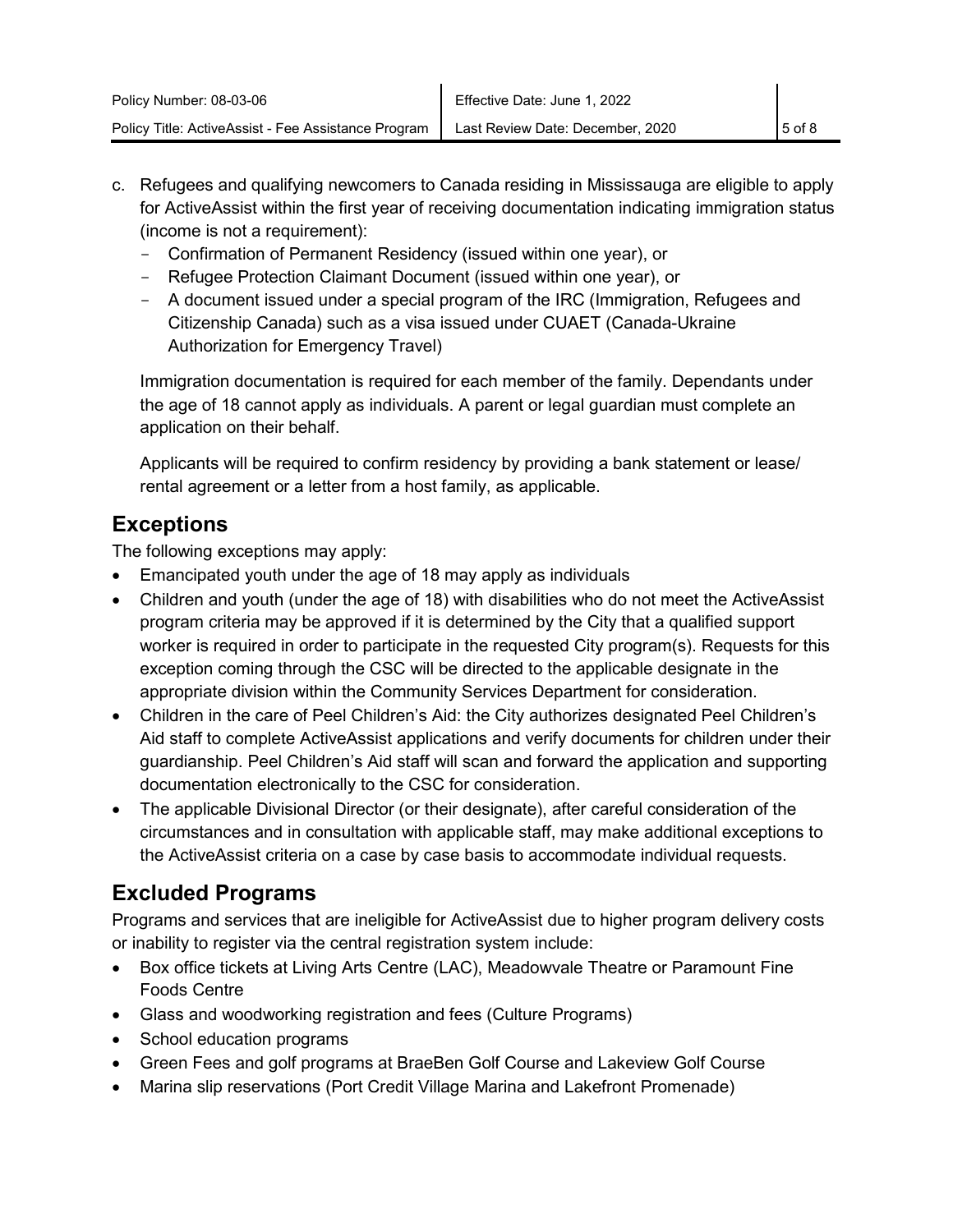- Museums admissions
- Older Adult bus trips
- Park and outdoor field permits
- Private or semi-private swimming and skating lessons; other private or semi-private lessons/instruction (e.g. squash); low ratio instructor to participant programs (i.e. 1 to 4 or less); and personal training (e.g. Fitness and aquatic therapy)
- Room or facility rentals, including Banquets
- LAC Resident Artist Program
- Single admission (pay as you go) or multi-visits passes
- Team and Player Fees for City-operated Mississauga Sport Leagues (MSL)
- Additional fees that are payable on top of registration fees (e.g. National Lifesaving Society instructional book, costume/recital fees and course material)

### **Application Process**

Applications for ActiveAssist may be submitted in accordance with the Recreation ActiveAssist – Fee Assistance Program Verification of Documents. Staff will ensure confidentiality and the safekeeping of personal information in accordance with MFIPPA requirements.

Applicants are required to provide copies of the following documentation:

- The completed ActiveAssist form and,
- Proof of residency in Mississauga (e.g. recent utility bill, lease agreement, driver's license), and,
- Proof of total family net income and legal responsibility for all dependants listed on the application, as outlined in the Criteria or Exception sections of this policy

Applications are also available in alternative formats upon request.

#### **ActiveAssist Waitlist**

Maximum enrolment in ActiveAssist is capped at 14,500. The CSC will monitor the number of registered ActiveAssist participants and maintain supplementary waitlist tracking.

When maximum enrolment is reached, ActiveAssist applicants that meet all eligibility requirements will be advised that they have been put on a waitlist. When space becomes available the CSC will contact the customer at the top of the waitlist and advise them that they may now enrol in a program/Membership.

CSC staff are responsible for actively monitoring the number of registered ActiveAssist participants. Spaces made available by the removal of full customer account credits will be reallocated to those on the waitlist.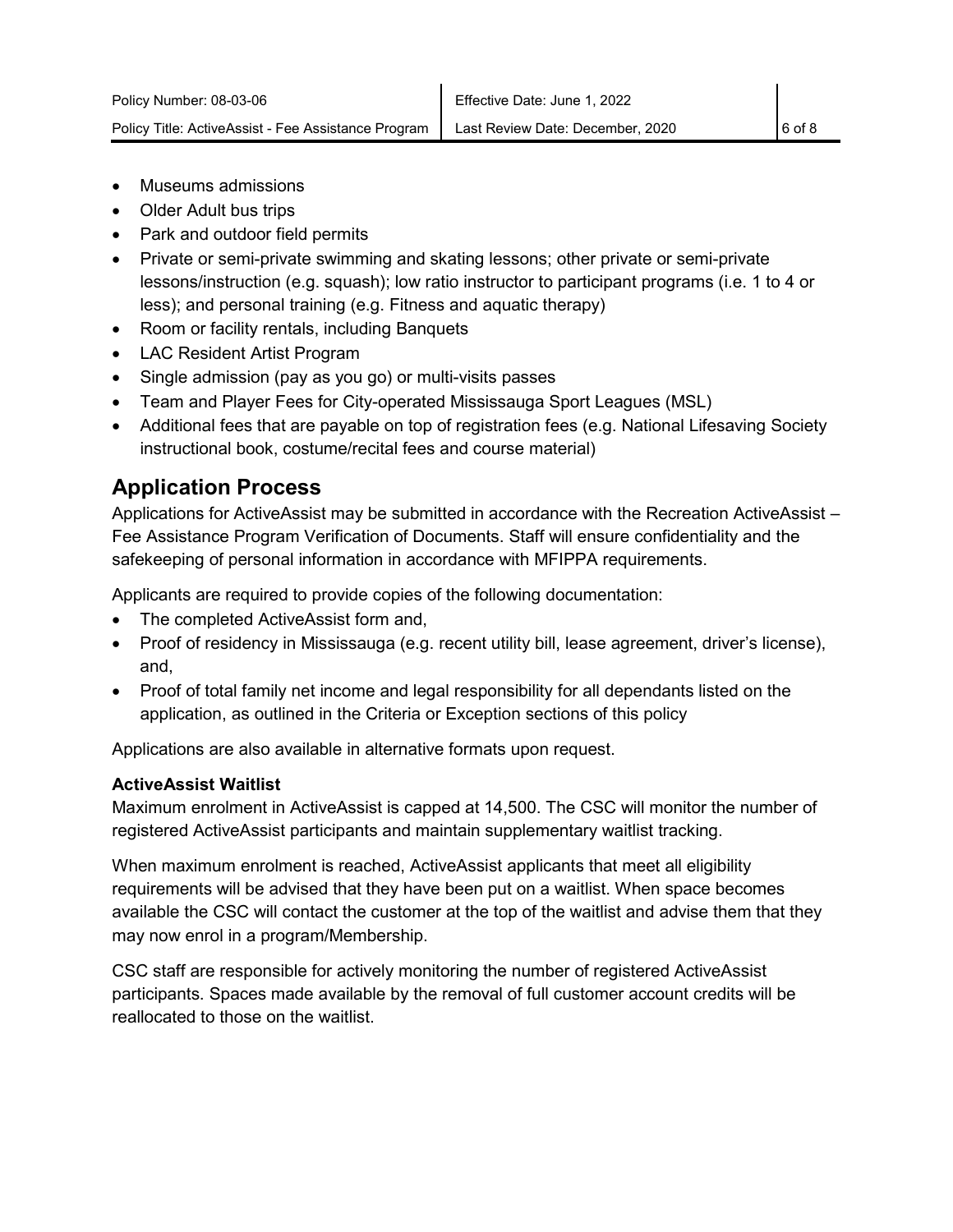The Jerry Love Children's Fund (the Fund) is a volunteer donations fund established to provide financial assistance to eligible children participating in City recreation activities. Recreation staff administer the Fund, which City staff and corporate sponsors contribute to through a variety of fundraising activities. Many of the children who qualify may not meet the financial criteria for ActiveAssist, so will continue to be accommodated by the Fund. If applicants have accessed funding via the Jerry Love Children's Fund within one calendar year preceding their application to ActiveAssist, they are ineligible to receive ActiveAssist funding, but may reapply the following year.

## **Monitoring and Reporting**

In order to ensure proper management and oversight of the program, standardized quarterly reports available for audit will be provided by the Manager, Sport Development & Customer Service Centre to all Divisional Directors with participants in the program itemizing:

- The number of ActiveAssist customers
- The total unrealized revenue of ActiveAssist credit spending on registrations and **Memberships**
- Ratio of paying customers to ActiveAssist customers, and
- A standardized quarterly report of all ActiveAssist program registrations where a direct cost to the City is incurred (including third-party delivered programming partnerships)

| <b>Reference</b>          | <b>Description</b>                                                                                                                                                                |
|---------------------------|-----------------------------------------------------------------------------------------------------------------------------------------------------------------------------------|
| GC-0194-2009 - 2009 04 08 | Click here to enter text.                                                                                                                                                         |
| GC-0385-2010 - 2010 05 26 | Increased maximum participation to 4,000<br>residents.                                                                                                                            |
| June 02, 2010             | Administrative revision related to<br>Administration of Recreation Fees policy -<br>FAP customers not charged admin fee                                                           |
| GC-0455-2011-2011 07 06   | Increased maximum to 8,000                                                                                                                                                        |
| January 25, 2012          | Added aquatic therapy in excluded<br>programs Leadership Team - 2013 10 24 -<br>Scheduled review. Admin changes to reflect<br>current practices and add Kids in Care<br>Provision |
| GC-0190-2014 - 2014 05 14 | Maximum number of ActiveAssist clients<br>increased to 10,000                                                                                                                     |

# **Revision History**